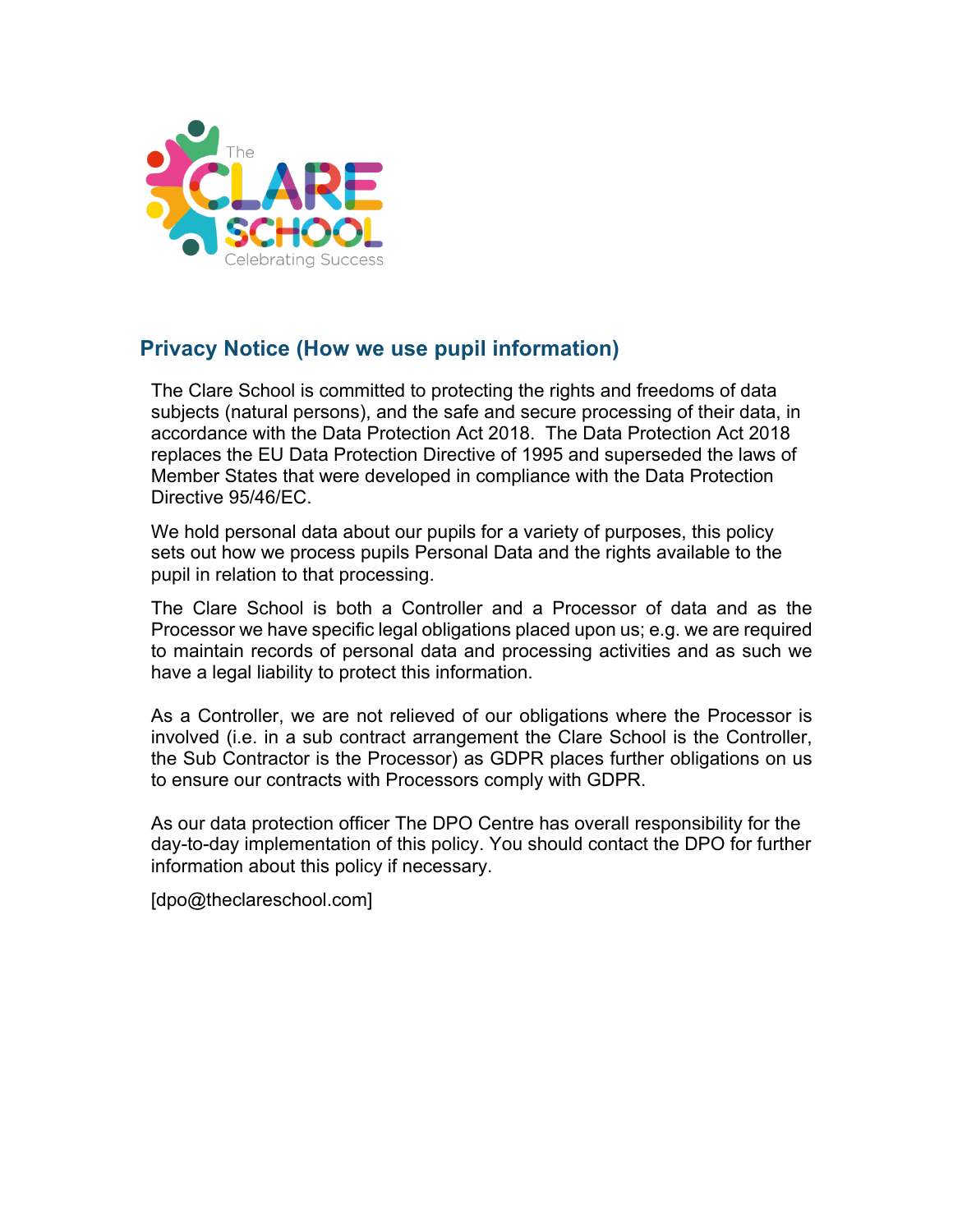#### **The categories of pupil information that we collect, hold and share**

The Clare School collects and uses Personal Data in order to meet legal requirements and for legitimate interests this Personal Data includes:

- Personal information (such as name, unique pupil number and address)
- Characteristics (such as ethnicity, language, nationality, country of birth and free school meal eligibility)
- Attendance information (such as sessions attended, number of absences and absence reasons)
- Safeguarding information (such as disclosures and nagging doubts, actions taken/support given and official reports from the Local Authority)
- Behaviour information (such as behaviours witnessed/seen in school, associated injuries, physical/restrictive physical interventions used to support and support and intervention plans) such as Health Care Plans, Moving and Handling Plans, Intimate Care Plans and Medical forms)
- Medical and Care information (such as Health Care Plans, Moving and Handling Plans, Intimate Care Plans and Medical forms)
- Special Educational Needs information (such as Education and Health Care Plans, LSP's and Pupil Views)
- Post 16 learning information (such as aspirations for the future and support needed to aid transition)
- Assessment information (such as how well the child is currently performing and scrutiny of class based work)

#### **Why we collect and use this information**

We use the pupil data:

- to support pupil learning
- to monitor and report on pupil progress
- to provide appropriate pastoral care and additional safeguarding support
- to assess the quality of our services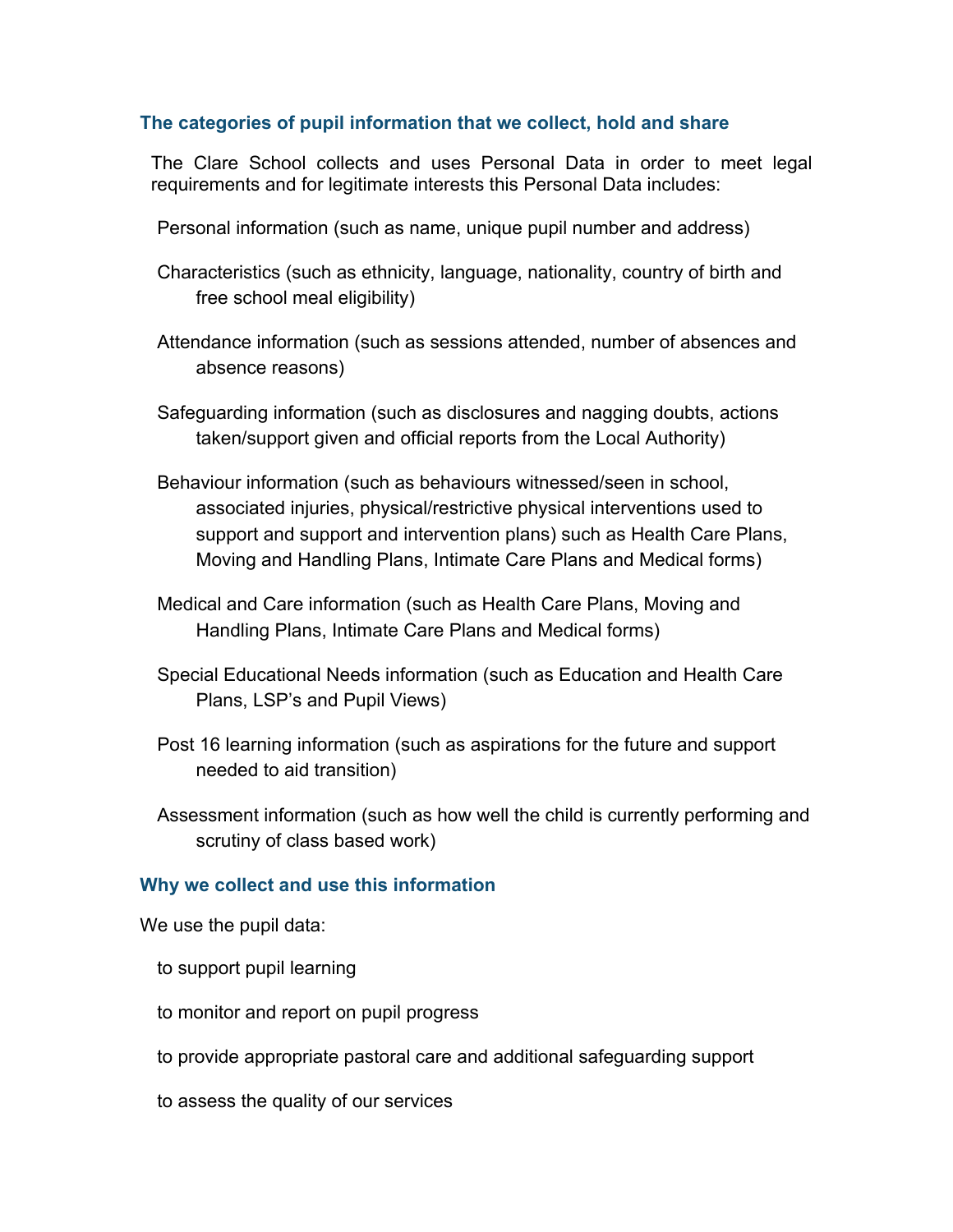- to comply with the law regarding data sharing
- to safeguard pupils

## **The lawful basis on which we use this information**

We collect and use pupil information under the Data Protection legislation. This means that we must have a lawful basis to collect the data, and that if we share that with another organisation or individual we must have a legal basis to do so.

The lawful basis for schools to collect information comes from a variety of sources, such as the Education Act 1996, Regulation 5 of The Education (Information About Individual Pupils) (England) Regulations 2013, Article 6 and Article 9 of the GDPR.

The Department for Education and Local Authorities require us to collect certain information and report back to them. This is called a 'public task' and is recognised in law as it is necessary to provide the information.

We also have obligations to collect data about children who are at risk of suffering harm, and to share that with other agencies who have a responsibility to safeguard children, such as the police and social care.

We also share information about pupils who may need or have an Education Health and Care Plan (or Statement of Special Educational Needs). Medical teams have access to some information about pupils, either by agreement or because the law says we must share that information, for example school nurses may visit the school. Counselling services, careers services, occupational therapists are the type of people we will share information, so long as we have consent or are required by law to do so.

In school we also use various third party tools to make sure that pupils' best interests are advanced. This includes financial software to manage school budgets, which may include some pupil data. We use software to track progress and attainment. We must keep up to date information about parents and carers for emergency contacts.

We also use contact information to keep pupils, parents and carers up to date about school events.

We may ask for your consent to use your information in certain ways. If we ask for your consent to use your personal information you can take back this consent at any time. Any use of your information before you withdraw your consent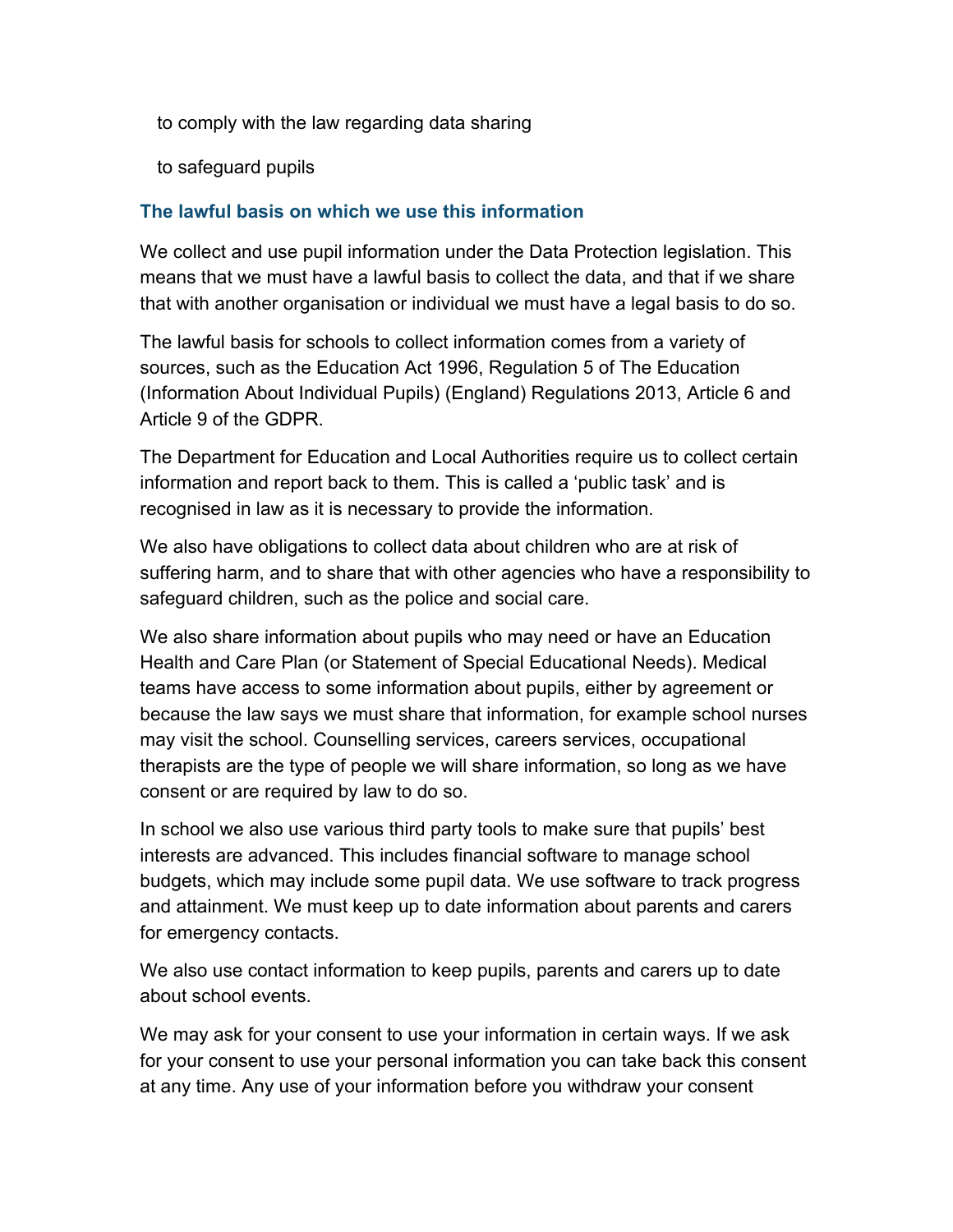remains valid. Please speak to DPO Centre if you would like to withdraw any consent given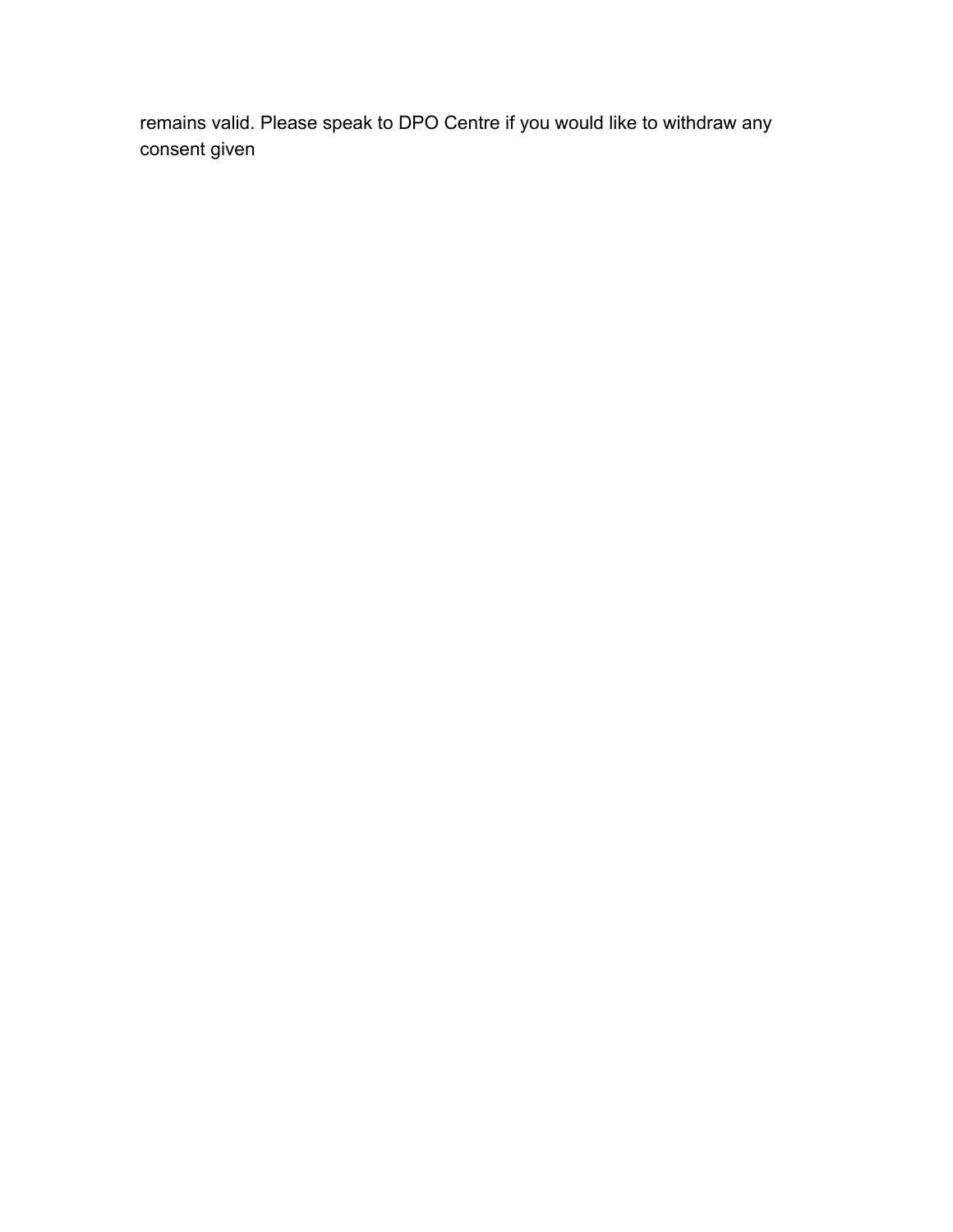### **The lawful basis on which we use this information**

We collect and process information about children in our care and children to whom we provide services under the following legal basis.

#### **Legal obligation**

Where the School needs to use your information in order to comply with a legal obligation, for example to report a concern to Children's Services. We may also have to disclose your information to third parties such as the courts, the local authority or the police where we are legally obliged to do so

#### **Public interest**

The School considers that it is acting in the public interest when providing education.

### **Legitimate interests**

This means that the processing is necessary for legitimate interests except where the processing is unfair to you. The Clare School relies on legitimate interests for most of the ways in which it uses your information.

- Specifically, the School has a legitimate interest in:
- Providing educational services to your child;
- Safeguarding and promoting the welfare of your child (and other children);
- Promoting the objects and interests of the School.
- To enable relevant authorities to monitor the School's performance and to intervene or assist with incidents as appropriate;
- To give and receive information and references about past, current and prospective students, including relating to outstanding fees or payment history, to/from any educational institution that the pupil attended or where it is proposed they attend; and to provide references to potential employers of past students;

In addition, the School may need to process special category personal data (concerning health, ethnicity, and religion) in accordance with rights or duties imposed on it by law, including as regards safeguarding and employment, or from time to time by explicit consent where required.

These reasons may include:

• To safeguard students' welfare and provide appropriate pastoral (and where necessary, medical) care, and to take appropriate action in the event of an emergency, incident or accident, including by disclosing details of an individual's medical condition where it is in the individual's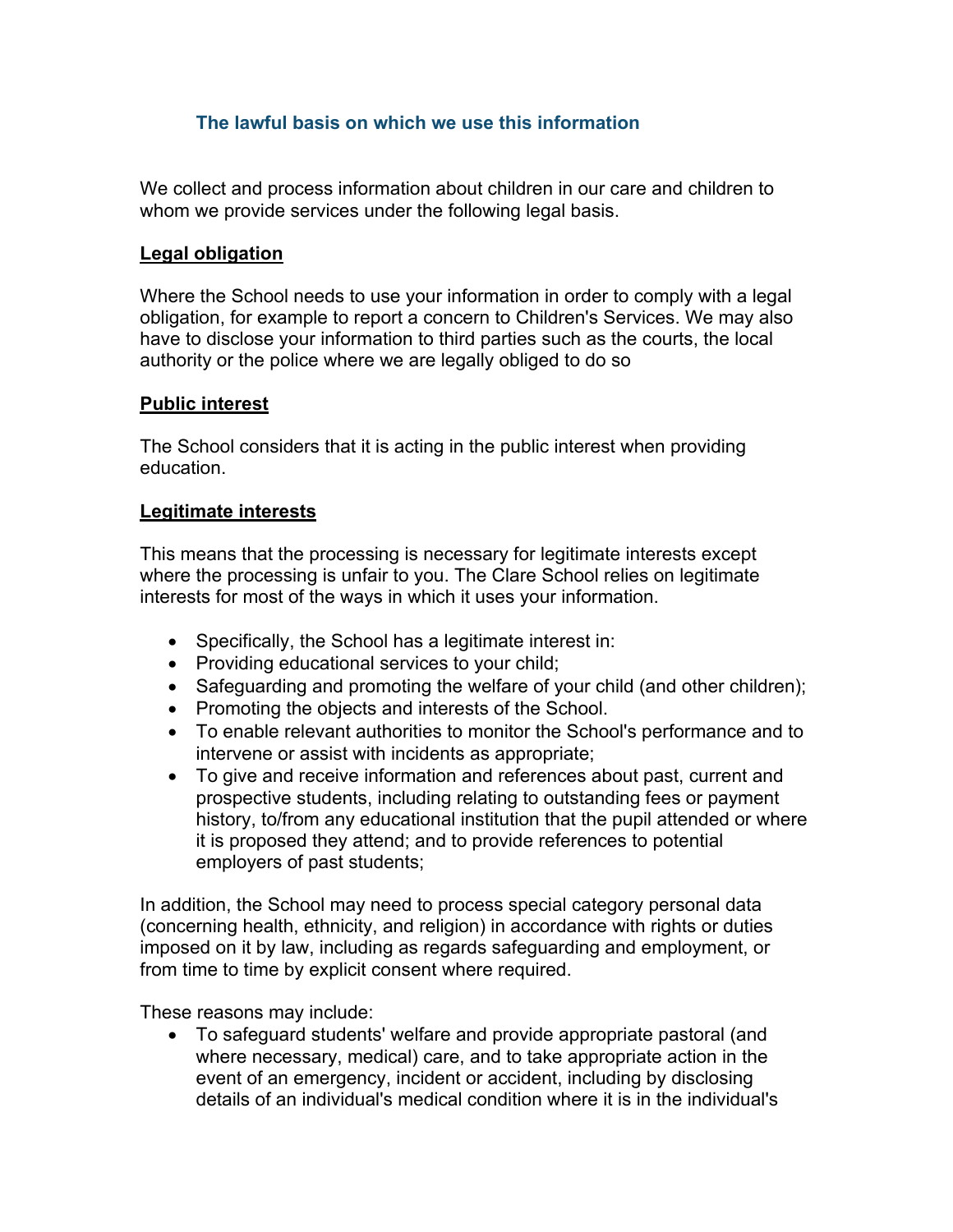interests to do so: for example for medical advice, social services, insurance purposes or to organisers of School trips;

- To provide educational services in the context of any special educational needs of a pupil;
- To provide spiritual education in the context of any religious beliefs; •
- For legal and regulatory purposes (for example child protection, diversity monitoring and health and safety) and to comply with its legal obligations and duties of care.

## **Collecting pupil information**

Whilst the majority of pupil information you provide to us is mandatory, some of it is provided to us on a voluntary basis. In order to comply with the General Data Protection Regulation, we will inform you whether you are required to provide certain pupil information to us or if you have a choice in this.

### **Storing pupil data**

We will hold information about your child in both paper and electronic format; the format of this data will be dependent on the nature of the information, where some may only be available in paper form. In each case, whether electronic or paper, we ensure that we hold this data securely, granting access to only those who need it to provide ongoing support or engagement.

We keep your information for no longer than is necessary in order to educate and look after your child. We will keep some information after your child has left the School, for example, so that we can find out what happened if you make a complaint.

We hold pupil data until a child reaches the age of 30, after which the information we hold is securely destroyed. More information is within the schools GDPR Data Protection policy.

#### **Who we share pupil information with**

We routinely share pupil information with:

Schools/colleges that the pupil's attend after leaving us

our local authority (Norfolk County Council, Suffolk County Council and any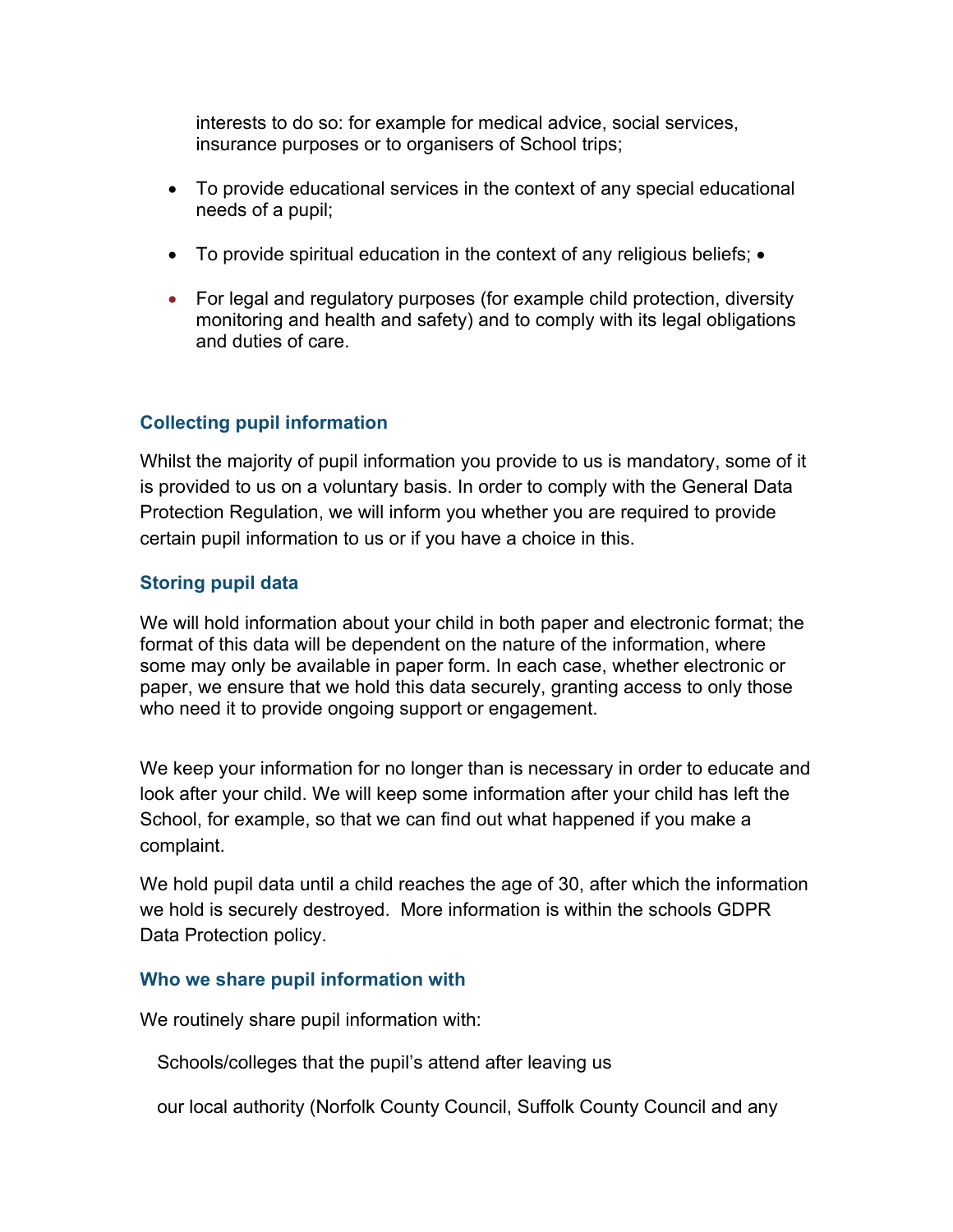other Local Authority if the child is moving out of county.

Childrens services

External providers (such as residential visits, Nancy Oldfield)

the Department for Education (DfE)

school nursing team

- medical professionals (physiotherapists, occupational therapists, speech and language therapists)
- support services linked to Norfolk County Council (Sensory Support Services, Virtual School, Norfolk Steps)
- transport (Norse, Albies, Enterprise, LG Taxi, Able, Wherry Taxis, Door to Door, United Taxis)
- respite (Foxwood, Nelson Lodge, Mill Lodge, Squirrels, Little Acorns, Pear Tree Lane, Bradwell, Church Green Lodge, Pine Lodge)

#### ASDAN

Exam board (WJEC)

**Scholarpack** 

Evolve

Library

**Tapestry** 

Earwig

 Pro-forms (online data capture service for reporting issues with school technology and premises faults

### **Why we share pupil information**

We do not share information about our pupils with anyone without consent unless the law and our policies allow us to do so.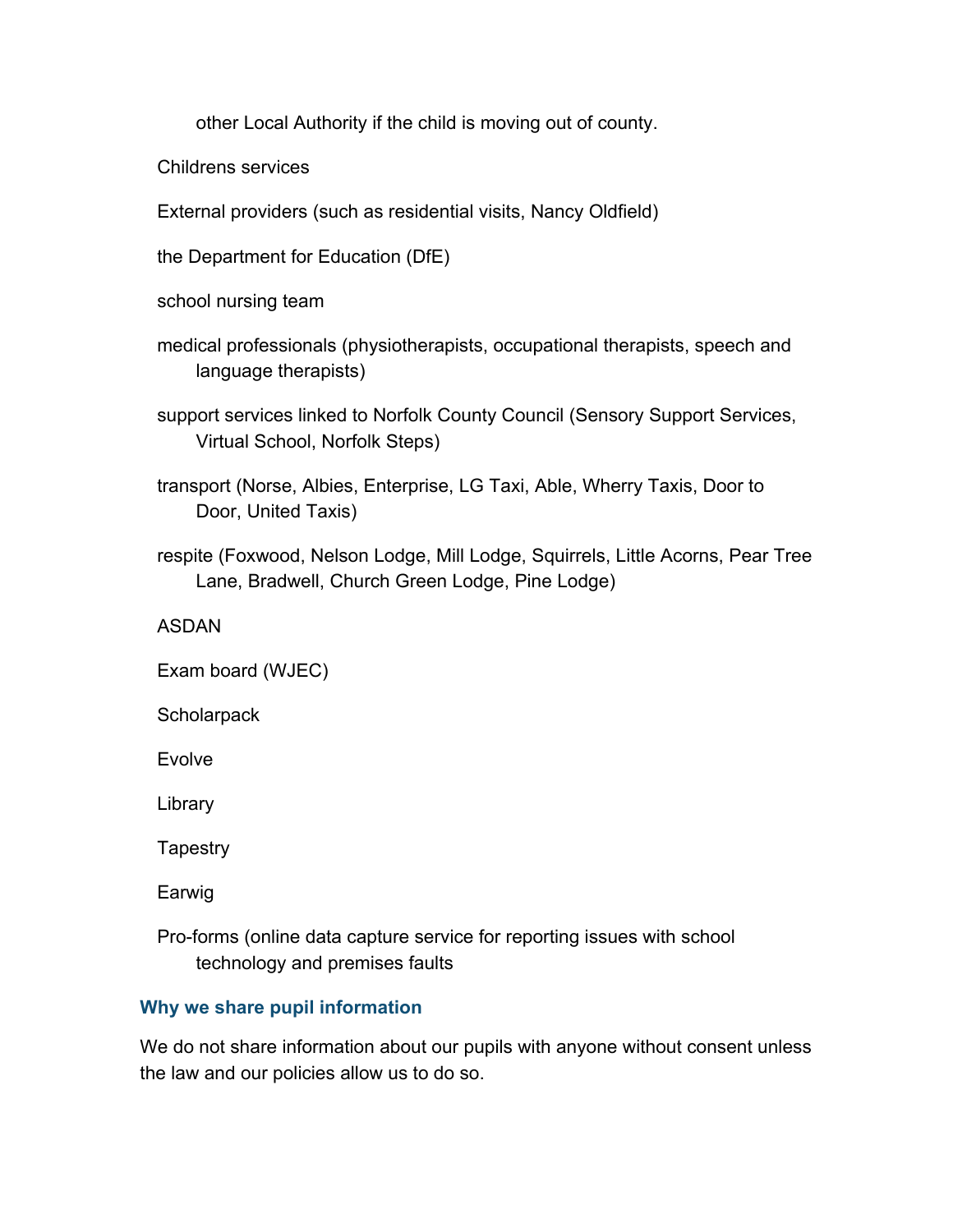We share pupils' data with the Department for Education (DfE) on a statutory basis. This data sharing underpins school funding and educational attainment policy and monitoring.

We are required to share information about our pupils with our local authority (LA) and the Department for Education (DfE) under section 3 of The Education (Information About Individual Pupils) (England) Regulations 2013.

### **Data collection requirements:**

To find out more about the data collection requirements placed on us by the Department for Education (for example; via the school census) go to https://www.gov.uk/education/data-collection-and-censuses-for-schools.

#### **Youth support services**

### **Pupils aged 13+**

Once our pupils reach the age of 13, we also pass pupil information to our local authority and / or provider of youth support services as they have responsibilities in relation to the education or training of 13-19 year olds under section 507B of the Education Act 1996.

This enables them to provide services as follows:

youth support services

careers advisers

A parent or guardian can request that **only** their child's name, address and date of birth is passed to their local authority or provider of youth support services by informing us. This right is transferred to the child / pupil once he/she reaches the age 16.

### **Pupils aged 16+**

We will also share certain information about pupils aged 16+ with our local authority and / or provider of youth support services as they have responsibilities in relation to the education or training of 13-19 year olds under section 507B of the Education Act 1996.

This enables them to provide services as follows:

post-16 education and training providers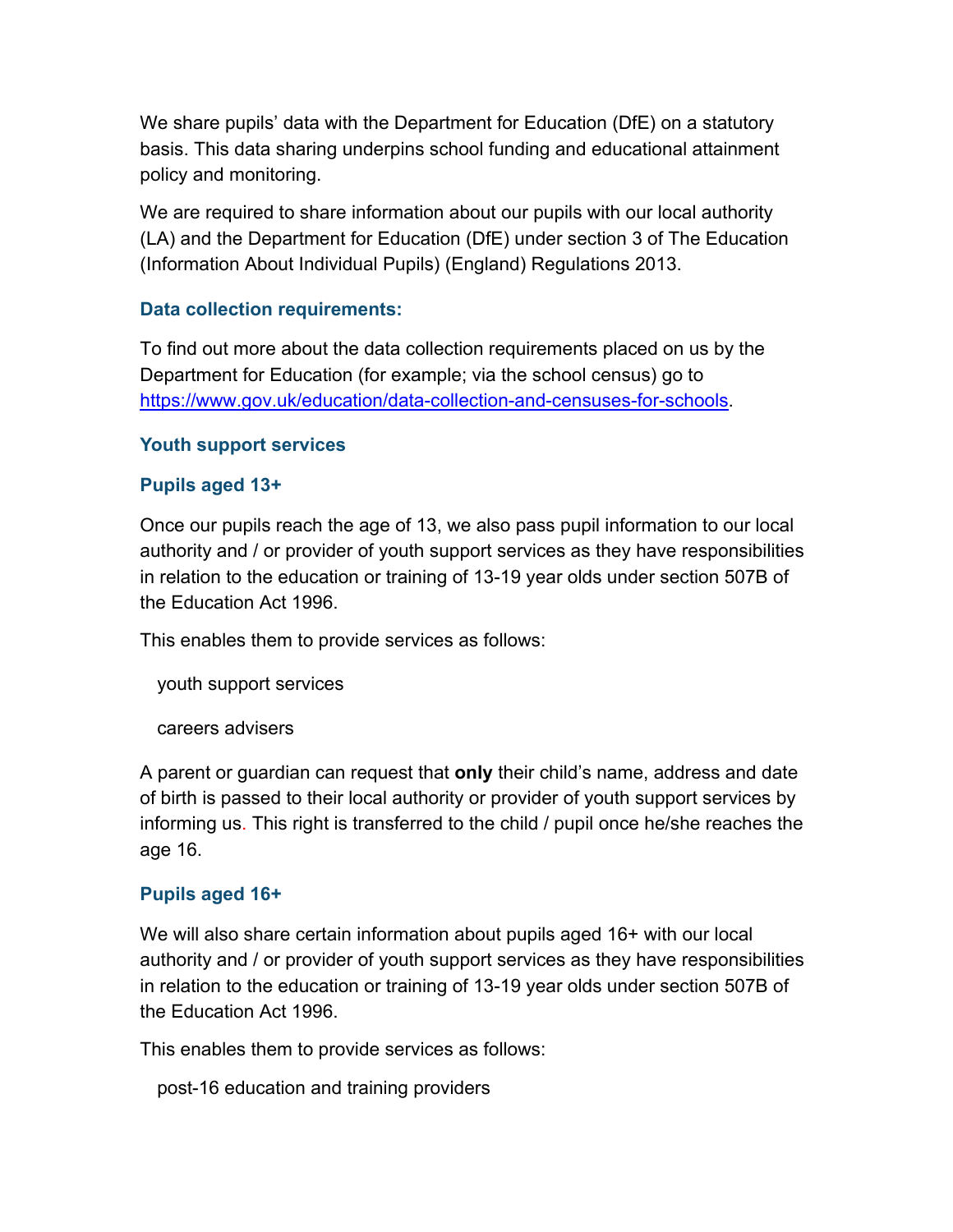youth support services

careers advisers

For more information about services for young people, please visit our local authority website.

### **The National Pupil Database (NPD)**

The NPD is owned and managed by the Department for Education and contains information about pupils in schools in England. It provides invaluable evidence on educational performance to inform independent research, as well as studies commissioned by the Department. It is held in electronic format for statistical purposes. This information is securely collected from a range of sources including schools, local authorities and awarding bodies.

We are required by law, to provide information about our pupils to the DfE as part of statutory data collections such as the school census and early years' census. Some of this information is then stored in the NPD. The law that allows this is the Education (Information About Individual Pupils) (England) Regulations 2013.

To find out more about the NPD, go to

https://www.gov.uk/government/publications/national-pupil-database-user-guideand-supporting-information.

The department may share information about our pupils from the NPD with third parties who promote the education or well-being of children in England by:

conducting research or analysis

producing statistics

providing information, advice or guidance

The Department has robust processes in place to ensure the confidentiality of our data is maintained and there are stringent controls in place regarding access and use of the data. Decisions on whether DfE releases data to third parties are subject to a strict approval process and based on a detailed assessment of:

who is requesting the data

the purpose for which it is required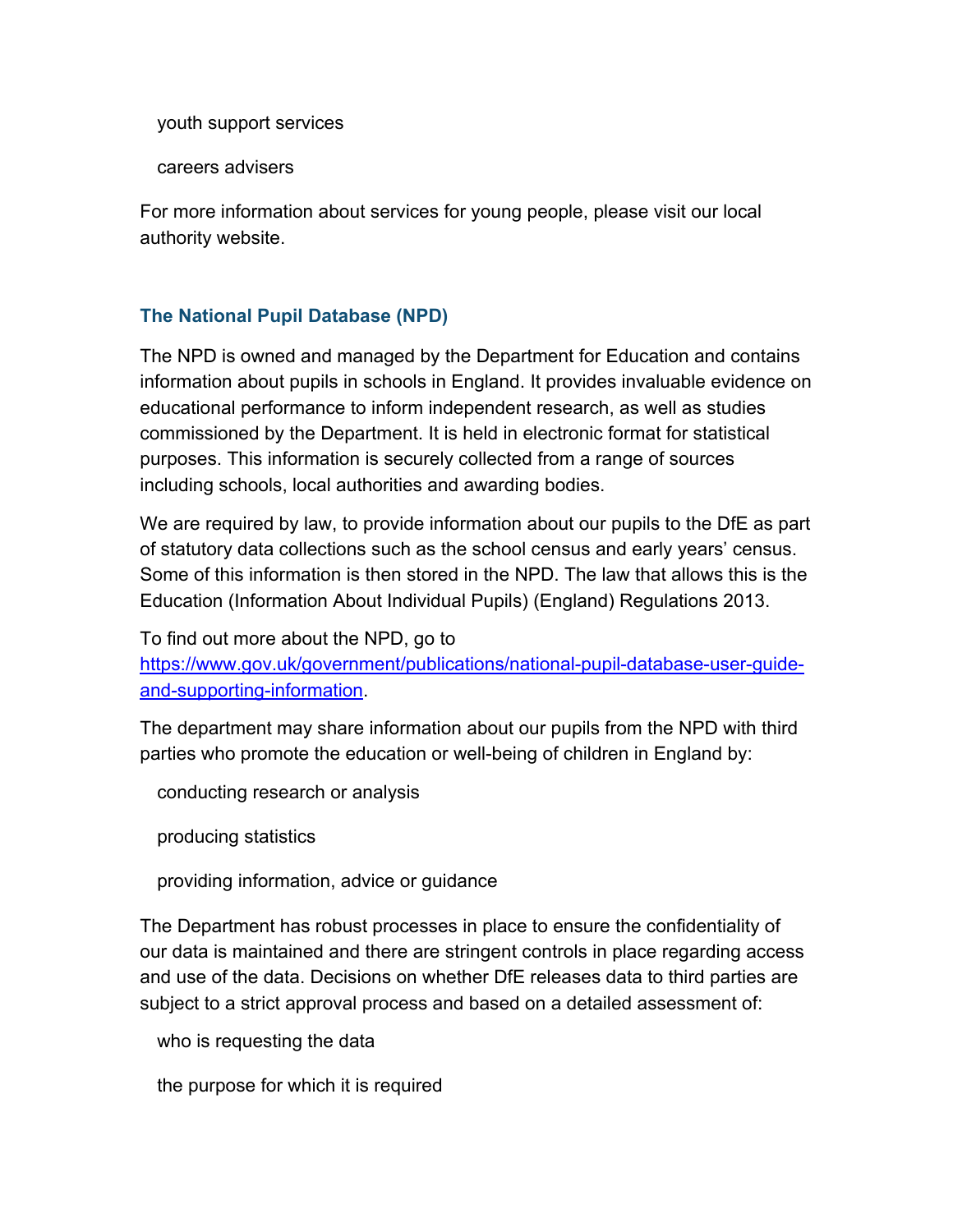the level and sensitivity of data requested: and

the arrangements in place to store and handle the data

To be granted access to pupil information, organisations must comply with strict terms and conditions covering the confidentiality and handling of the data, security arrangements and retention and use of the data.

For more information about the department's data sharing process, please visit: https://www.gov.uk/data-protection-how-we-collect-and-share-research-data

For information about which organisations the department has provided pupil information, (and for which project), please visit the following website: https://www.gov.uk/government/publications/national-pupil-database-requestsreceived

To contact DfE: https://www.gov.uk/contact-dfe

### **Requesting access to your personal data**

Under data protection legislation, parents and pupils have the right to request access to information about them that we hold. To make a request for your personal information, or be given access to your child's educational record, contact **DPO.**

You also have the right to:

- object to processing of personal data that is likely to cause, or is causing, damage or distress
- prevent processing for the purpose of direct marketing
- object to decisions being taken by automated means
- in certain circumstances, have inaccurate personal data rectified, blocked, erased or destroyed; and
- claim compensation for damages caused by a breach of the Data Protection regulations

If you have a concern about the way we are collecting or using your personal data, we request that you raise your concern with us in the first instance.